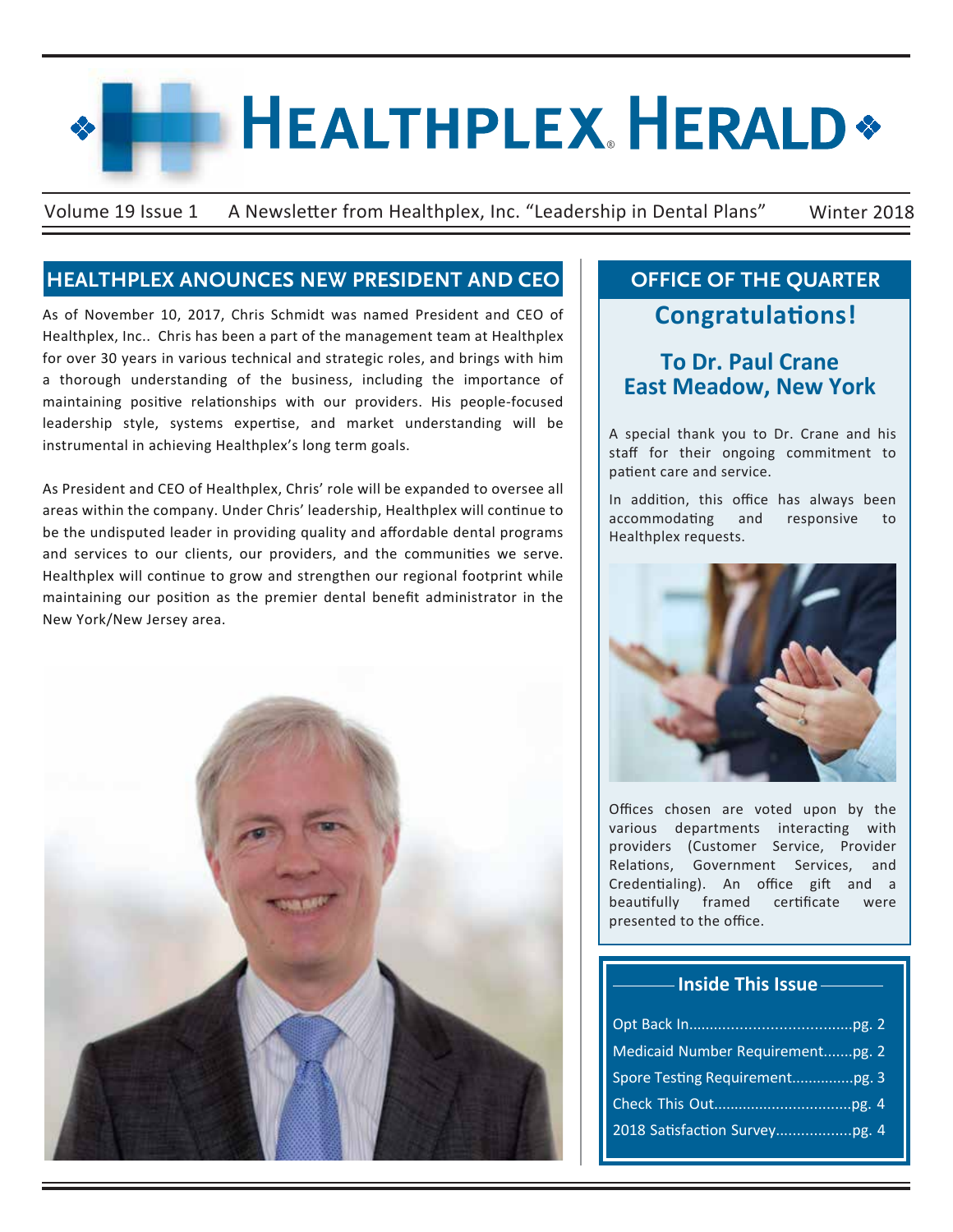#### **Page 2**

## **HEALTHPLEX HERALD**

#### **OPT BACK IN**

In June 2015, the Centers for Medicare and Medicaid Services required any dentist who treats Medicare beneficiaries and/or writes prescriptions for Part D covered drugs to enroll in Medicare as a provider of Medicare services, enroll in Medicare as an ordering/referring provider, or file a valid opt-out affidavit in order for their prescriptions to be covered under Part D. The effective date for this requirement was December 1, 2015. However, prescribers of Part D drugs had to submit their Medicare enrollment applications or opt-out affidavits to their Medicare Administrative Contractors (MACs) by June 1, 2015.

If your two-year opt-out period has ended, you can now opt back in.

By opting back in, you will be able to prescribe medication, as well as bill Medicare and receive reimbursement for services covered by Medicare. This will not obligate you to participate with Medicare and keeps your options open regarding what plans you may participate with over the next two years.

Although Medicare does not cover routine dental services, a limited set of services are covered and are considered necessary before a patient has certain covered medical procedures. In addition, examinations, prophylaxis, restorative procedures, and prescriptions are covered under many Medicare Advantage Plans.

If you wish Opt In to Medicare, the CMS-8551 enrollment form can be found at: *http://www.cms.gov/Medicare/CMS-Forms/CMS-Forms/Downloads/cms855i.pdf.* 

For additional information regarding the Medicare enrollment process, including the internet based Provider Enrollment and the Chain and Ownership System (PECOS), please visit *http://www.cms.gov/MedicareProviderSupEnroll/*.

#### **HEALTHPLEX CONTACTS**

#### **healthplex.com**

#### **Phone Numbers Provider Hotline..........888-468-2183**

(Options)

- 1: Eligibility
- 2: Urgent Referrals
- 3: Website Support
- 4: Claims Automated System
- 5: Contracting (Commercial Programs)
- 6: Contracting (Government Programs)
- 7: Panel Participation
- **UM Clinical Review.......888-468-5182 Internet Support............888-468-5171**

#### **Fax Numbers**(516 area code)

| Credentialing228-9568          |  |
|--------------------------------|--|
| Customer Service227-1143       |  |
| Provider Relations228-9571     |  |
| Referral Authorization228-5025 |  |

#### **E-Mail**

ProviderRelations@healthplex.com  Info@healthplex.com Claims@healthplex.com Referrals@healthplex.com

#### **MEDICAID NUMBER REQUIREMENT**

Per the 21st Century Cures Act, effective July 1, 2018, all New York and New Jersey providers participating with Healthplex administered Medicaid or Child Health Plus plans must have a Medicaid number in order to continue to participate in these programs or risk being removed from the managed care provider network. This applies to all owners and associates in your practice.

To obtain this number, all participating providers must submit an application to New York State Medicaid or New Jersey Medicaid. This will not require you to treat State Medicaid fee-for-service patients.

If you have not enrolled already, please visit emedny.org/info/ProviderEnrollment/index.aspx (New York providers) OR www.njmmis.com (New Jersey providers)

If you have questions during the enrollment process or would like to check the status of your application, please contact: NYS Medicaid CSRA's eMedNY Call Center at **(800) 343-9000** or NJ Medicaid Management Information System Provider Enrollment unit at **609-588-6036**.

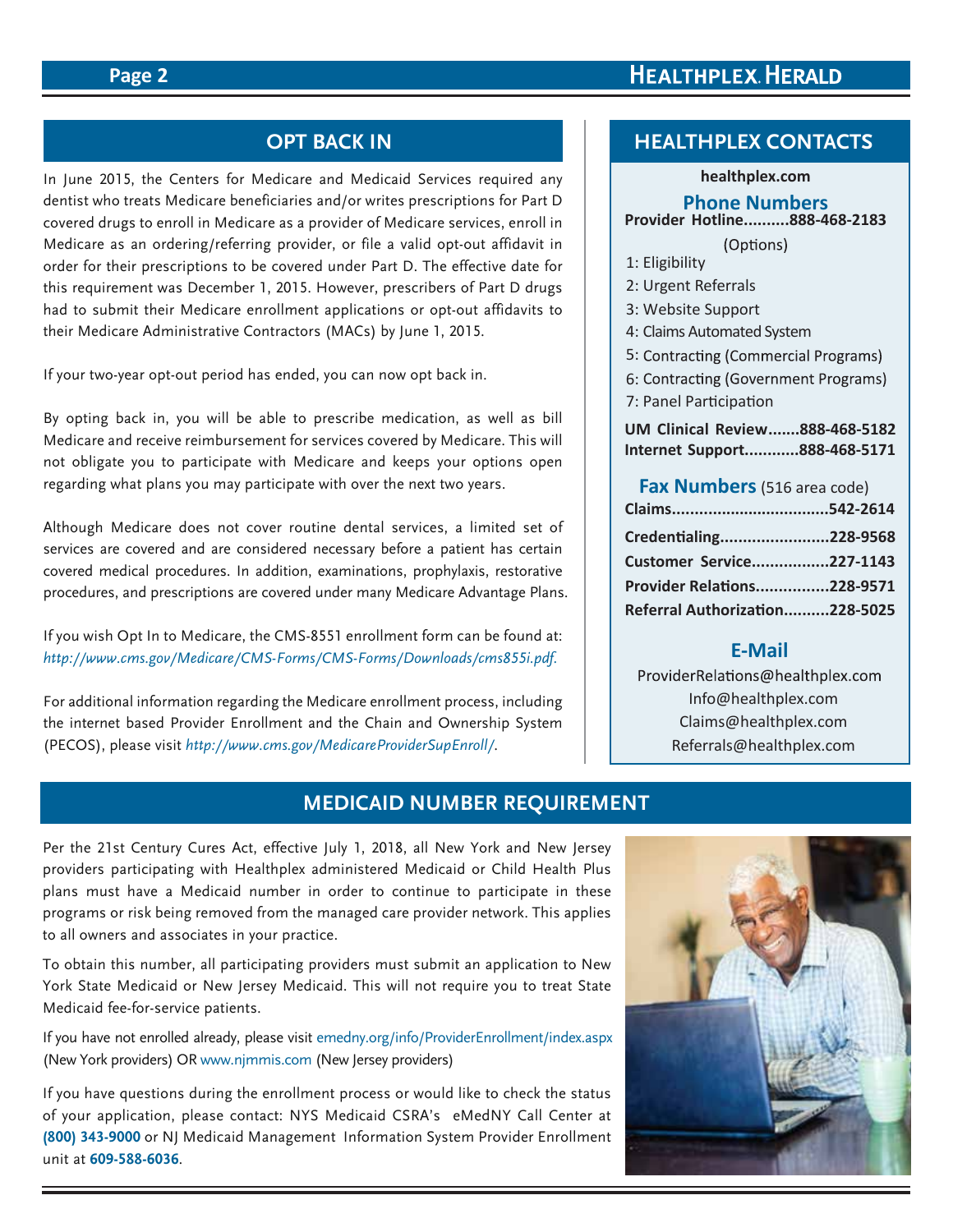## **HEALTHPLEX. HERALD**

#### **Page 3**

#### **SPORE TESTING REQUIREMENT**

Healthplex has implemented new guidelines for infection control and sterilization which now include the requirement that weekly spore tests must be performed and the results logged.

Infection Control in dentistry is an important component for our network. Along with proper sterilization of instruments and materials, sterilizer monitoring is an essential part of any in-office infection control program.

Sterilization should be monitored and assessed through mechanical, chemical, and biological indicators. Mechanical techniques assess time, temperature, and pressure. Chemical indicators use chemicals to assess the temperature reached. Correct mechanical and chemical indicator test results do not prove sterilization has been achieved, but incorrect results indicate that a problem has occurred.

Autoclaves can malfunction or perform sub-optimally resulting in partial or no sterilization. The spore test assesses the autoclaves' efficiency in destroying dangerous microorganisms. Heat sensitive chemical indicators (those that change color after exposure to heat) alone do not ensure adequacy of a sterilization cycle.

An autoclave spore test is a very important step, not only in assessing the efficiency of an autoclave, but also in determining whether the right procedures are followed during sterilization.

Autoclave spore testing is easy. Follow the directions outlined by the supply company. Make sure you wait for the autoclave to cool down and depressurize before removing the spore test. The spore test should be placed in an incubator for the time period provided by the manufacturer.

Not all failed spore tests are caused by faulty autoclaves. Operator error may also be a factor. If you continue to see failed results, you should look at:



- **Overloading** Overloading the autoclave can cause partial or no sterilization. Check with the manufacturer for the specifications **1.** on the amount that can be loaded in the autoclave.
- **Maintained Conditions** Time, temperature, and pressure are required conditions that need to be met in order to ensure proper **2.** sterilization.
- **Packaging** Ensure that all instruments are properly packaged **3.**

Record keeping is an important part of the sterilization protocol. A log should be created and kept to record the date of testing and results. Spore testing record sheets should be completed each week and then placed in a record keeping notebook.

For the health and safety of patients and staff, Healthplex requires that sterilizers must be biologically monitored (spore tested). Biological indicators (spore testing) are needed to assess if the sterilizer is able to kill resistant microorganisms. Spore testing must occur weekly or more often depending on the clinical setting.

*Please be aware that failure to perform weekly spore testing will result in an automatic failure during an office site visit.*